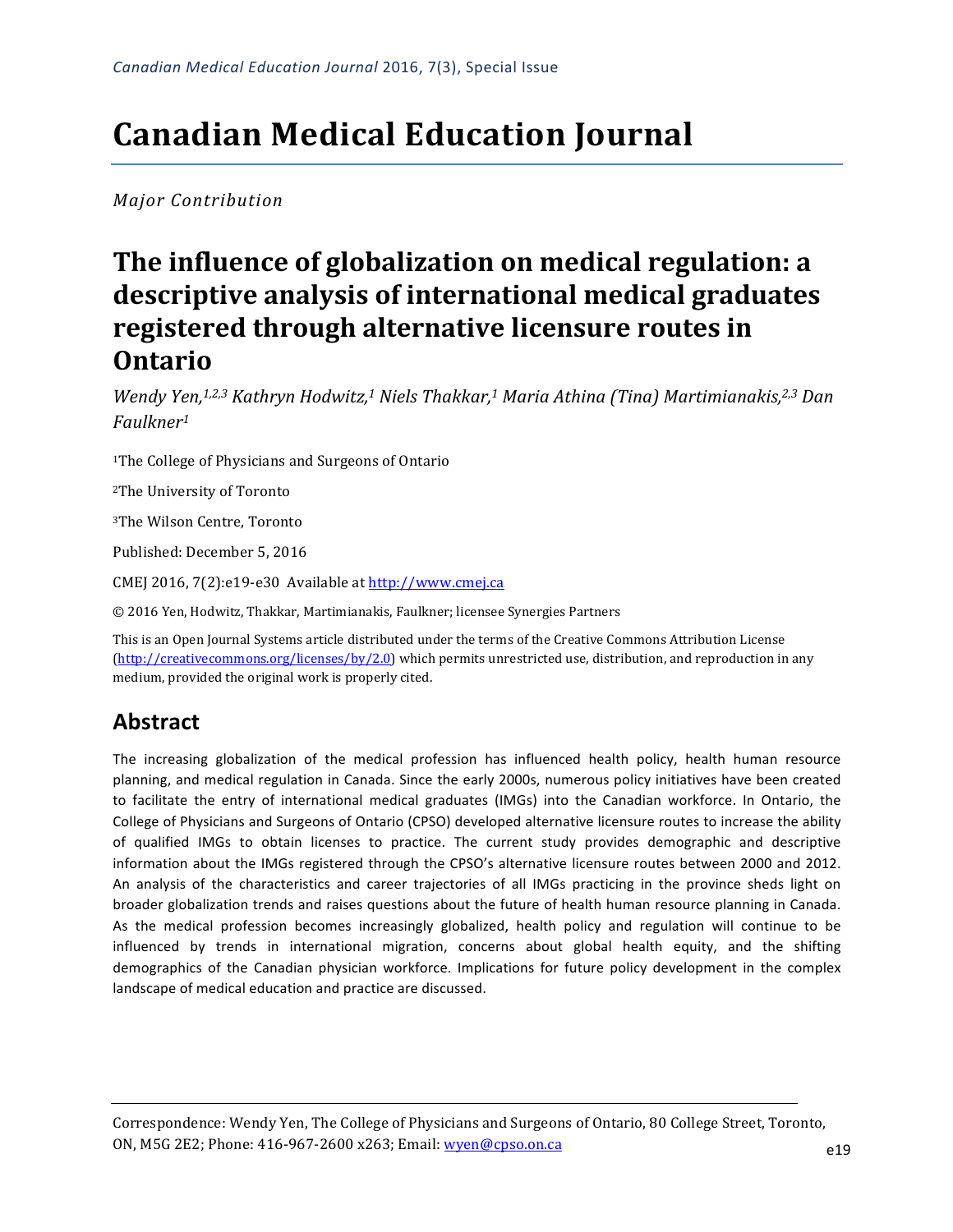#### **Introduction**

Globalization is not a new phenomenon, but technology and policy development in the past few decades has spurred unprecedented increases in cross-border trade, investment, and migration. $1$  The increasing globalization of the medical profession has influenced health policy, health human resource planning, and medical regulation in Canada. Developing effective policies to address Canada's health human resource needs has historically been complex but globalization trends such as the outsourcing of medical education and increased physician migration has introduced new challenges for policy makers, educators and regulators. $2$  This paper explores demographic trends in a subset of internationally trained medical graduates (IMGs) who enter the licensure process through alternative pathways developed by the College of Physician and Surgeons of Ontario (CPSO). In the process, we will also characterize the diverse routes to licensure of all IMGs in Ontario and highlight the broader intersections between globalization, health policy, and medical regulation.

Physician migration has grown in the twenty-first century, and Canada continues to be a primary recipient of  $IMGs.<sup>3,4</sup>$  Nearly 25% of practicing physicians in the country are IMGs, with reliance varying by province. $5$  Ontario, the largest and most populous province in Canada, is central to the ebbs and flows of national and international migration, with 28% of its physician workforce having trained internationally.<sup>6</sup> Canada has long relied on IMGs to fulfill health human resource needs, but in the last decade there has been more attention paid to facilitating the entry of these physicians into the Canadian workforce.

In the early 2000s, physicians and policy-makers in Ontario predicted a significant physician shortage; tens of thousands of Ontarians were projected to be at risk of having poor access to physician services.<sup>8-10</sup> Since then, a number of policy initiatives were implemented to increase integration of IMGs and to ameliorate predicted physician shortages.  $8-10$  These policies included increased number of government funded residency positions for IMGs, increased enrolment in undergraduate medical education, increased flow of IMGs from other provinces, and targeted marketing and recruitment efforts. $9,10$  In

Ontario, the CPSO created new policies for licensure and developed methods to ensure the competence of IMGs once registered.

As the medical regulator in Ontario, the CPSO issues certificates of registration (i.e., licenses) to physicians, and monitors and maintains standards of practice to ensure patient safety. The CPSO was a key stakeholder in the Task Force on Licensure of International Medical Graduates that provided recommendations for the entry of IMGs into Canada. $11$  In response to the predicted physician shortages, and in accordance with the Task Force recommendations, the CPSO developed a number of alternative licensure routes to increase the opportunities for qualified IMGs to obtain licenses to practice in Ontario.

In order to be eligible for a license in Ontario, physicians need to meet the registration requirements articulated in the Medicine Act of 1991. This includes successful completion of both the Medical Council of Canada Qualifying Examinations and one of the national certification examinations (i.e., the Royal College of Physicians and Surgeons of Canada (RCPSC) or the College of Family Physicians of Canada (CFPC)). We refer to this as the *traditional licensure route*, and it represents the route for the majority of physicians in the province. Beginning in 2000, *alternative licensure*  routes were created for physician applicants who did not meet all the regulatory requirements but who met a series of alternative qualifications set out by the CPSO, primarily for those with recognized training and experience obtained internationally (see Figure 1). Practice ready assessment programs were implemented for IMGs and various policies were developed to recognize previous practice experience to meet eligibility requirements to write RCPSC and CFPC exams. Federal labour mobility legislation, the Agreement on Internal Trade (AIT), $^{12}$  was also introduced that allows for increased migration of physicians across provinces.

Previous studies have examined IMGs who are practicing or training in Canada through other policy initiatives, most of whom completed a Canadian residency program and met the traditional licensure requirements in Ontario.<sup>13-15</sup> The current study provides demographic trends and descriptive information about a unique group of IMGS: those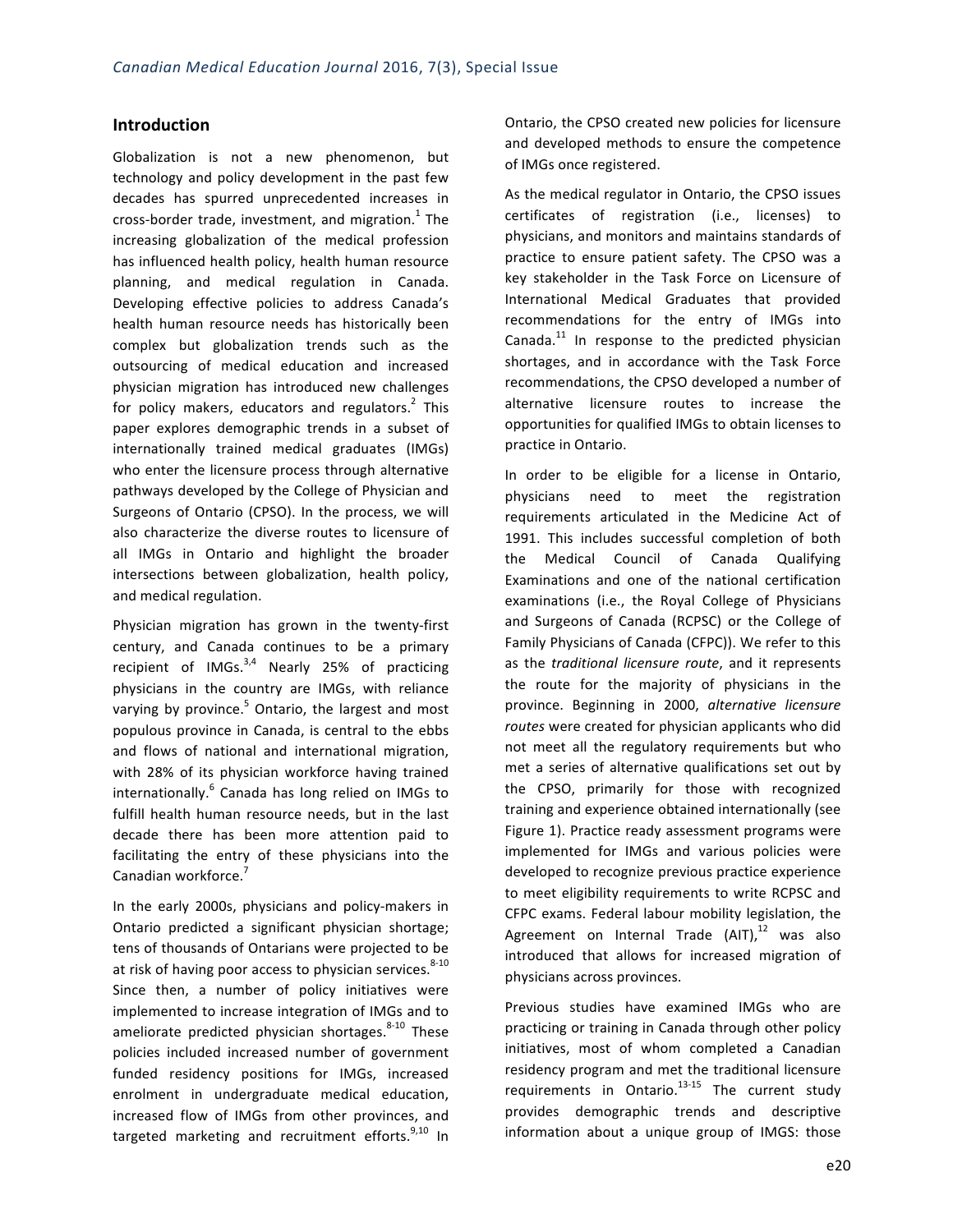who registered through the CPSO's alternative licensure routes. One of the key criticisms of the current literature on IMGs is the tendency to treat all IMGs as a single homogenous group despite key differences in training, credentialing, and practice experience.<sup>16</sup> Our analysis of medical regulatory data captured at the CPSO is the first to examine specific subgroups of IMGs and aims to strengthen the IMG literature base by exploring the demographic characteristics and career trajectories of all IMGs.

The purpose of this study is to describe the physician population in Ontario and highlight how globalization has influenced health policy, medical regulation, and trends in the physician workforce. Monitoring and reporting on the training, practice, and demographic characteristics of various groups of IMGs is an important first step in understanding how globalization and related policy initiatives have shaped the physician population over the last 15 years. The unintended consequences of these policies will be explored and new policy initiatives that have been developed to respond to trends in globalization will be described. As medical education and practice continues to globalize, future policy development will be impacted by steady increases in international migration, concerns about global health equity, and the changing demographics of the physician workforce. Given the constantly evolving nature of this area of research, it behooves researchers and policy makers to continue to mine physician data to inform future policy development at the level of the medical regulator and the health care system.

#### **Methods**

#### *Sample*

This was a retrospective cohort study using the CPSO Registry database. The analytical sample used was a subset of physicians registered with the CPSO between 2000 and 2012. The CPSO membership includes both IMGs, defined as physicians who received an undergraduate medical degree outside

of Canada and the United States, and DMGs (domestic medical graduates), defined as physicians who received an undergraduate medical degree in Canada or the United States. Both Canadian- and American-trained physicians were considered domestic graduates because of the joint accreditation between Canadian and American medical schools.<sup>17</sup>

All physicians can broadly be dichotomized into two categories based on their credentials at the time of licensure: Traditionally Licensed Physicians (TLP) and Alternatively Licensed Physicians (ALP) (see Figure 1). In the twelve-year analytical time period, the majority of ALPs were IMGs. Understanding the characteristics of these IMGs (ALP-IMGs) was a primary focus of this study. Therefore, we examined the demographic and practice characteristics of these physicians in comparison to IMGs who were registered through the traditional licensure route (TLP-IMGs). TLP-DMGs were included for reference. We also further examined the ALP-IMGs by dividing them into three sub-groups based on migration patterns and eligibility criteria to practice in Ontario. Each of the study groups are described in Table 1.

All physicians in the analysis held an active licence in Ontario as of March, 2015. Traditionally licensed physicians with a postgraduate training certificate or a restricted certificate as of March, 2015 were excluded from analyses. Alternatively licensed DMGs were also excluded as they were not the focus of the present study.

#### *Variables*

The variables used in this study to describe the demographic and practice characteristics of physicians in Ontario were age at time of registration, sex, location of undergraduate medical school (grouped by geographical region and Human Development Index (HDI<sup>18</sup>), current specialty, and practice location (as of March, 2015).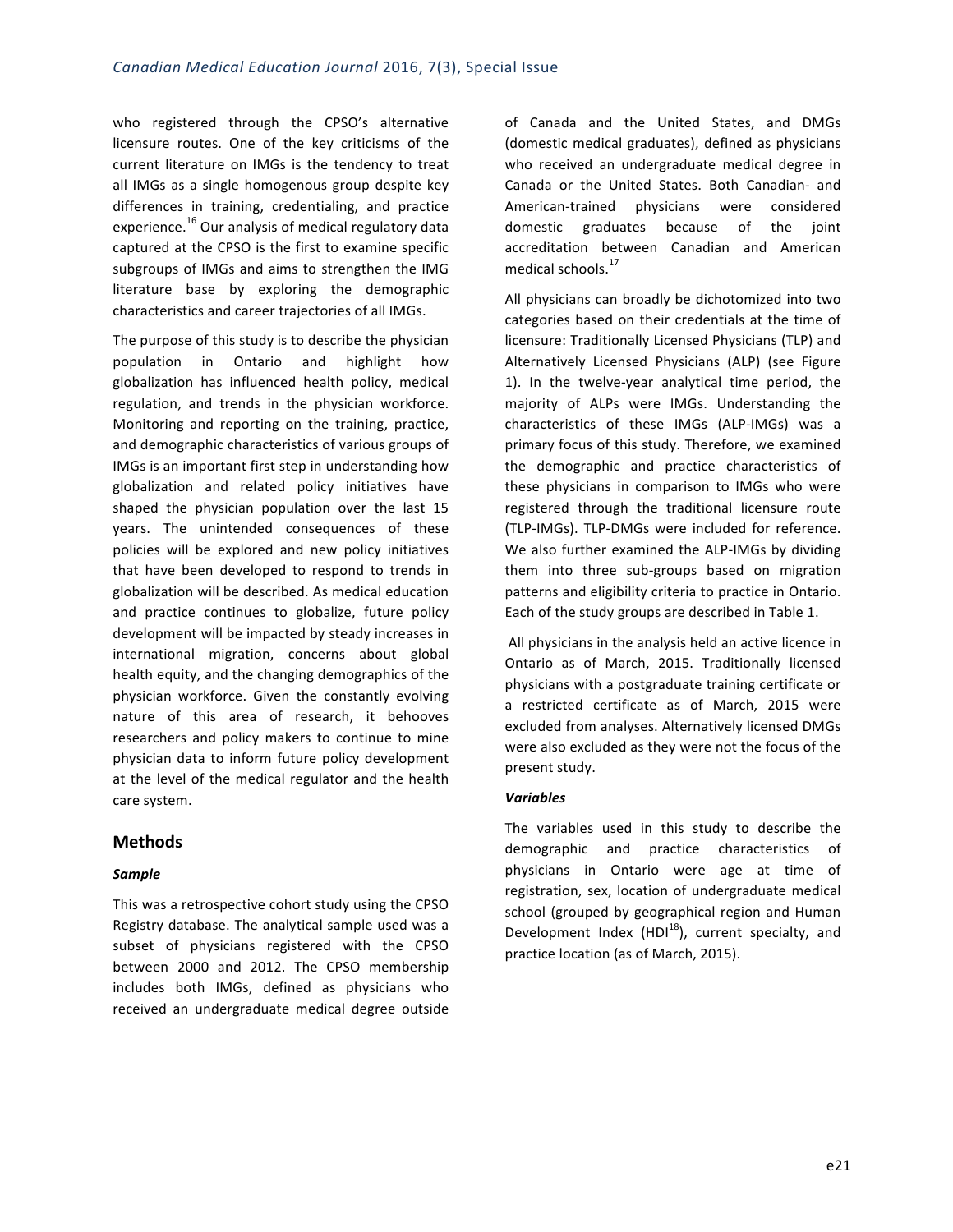

#### Figure 1. Traditional and alternative licensure routes for physicians in Ontario

MCCQE – Medical Council of Canada Qualifying Examinations || RCPSC – Royal College of Physicians and Surgeons of Canada || CFPC – College of Family Physicians of Canada || Agreement on Internal Trade (AIT) – labour mobility legislation that allows free movement of physicians across provinces

| Physician<br>Group                                             | <b>Physician Sub-Groups</b>                                 | <b>Description</b>                                                                                                                                                                                                                                                                                                                                              | Undergrad<br>Location | Postgrad<br>Location |
|----------------------------------------------------------------|-------------------------------------------------------------|-----------------------------------------------------------------------------------------------------------------------------------------------------------------------------------------------------------------------------------------------------------------------------------------------------------------------------------------------------------------|-----------------------|----------------------|
| <b>Traditionally</b><br>Licensed<br><b>Physicians</b><br>(TLP) | <b>DMG</b>                                                  | Physicians who completed undergraduate medical education in<br>North America (Canada and the US), post-graduate training in<br>Canada, and passed the Canadian licensing examinations.                                                                                                                                                                          | North<br>America      | Canada               |
|                                                                | <b>IMG</b>                                                  | Physicians who completed undergraduate medical education abroad,<br>post-graduate training in Canada, and passed the Canadian licensing<br>examinations.                                                                                                                                                                                                        | Abroad                | Canada               |
| Alternatively<br>Licensed<br><b>IMGs</b><br>(ALP-IMG)          | <b>Canadian Practice</b><br><b>Experience</b><br><b>IMG</b> | Internationally trained physicians who gained eligibility to practice in<br>Ontario by practising in another Canadian province.<br>Includes IMGs who utilized either AIT legislation or who were eligible<br>to write CFPC exams route through a minimum of two years of<br>Canadian practice experience.                                                       | Abroad                | Abroad               |
|                                                                | <b>Practice Ready</b><br><b>IMG</b>                         | Internationally trained physicians who were deemed eligible to<br>practice in Ontario without completing additional Canadian training<br>or practicing in another Canadian province.<br>Includes IMGs who completed training in a RCPSC-approved<br>jurisdiction or underwent a practice ready assessment (APIMG) in<br>Ontario and were deemed practice ready. | Abroad                | Abroad               |
|                                                                | <b>North American</b><br><b>Trained</b><br><b>IMG</b>       | Internationally trained physicians who gained eligibility to practice in<br>Ontario by completing postgraduate training in North America<br>(Canada and the US).<br>Includes IMGs who completed postgraduate training exclusively in<br>North America and those who completed postgraduate training<br>abroad and completed additional North American training. | Abroad                | North<br>America     |

#### Table 1. Description of the Traditionally Licensed Physicians and the Alternatively Licensed IMGs

DMG – Domestic Medical Graduate || IMG – International Medical Graduate || Agreement on Internal Trade (AIT) – labour mobility legislation that allows free movement of physicians across provinces || APIMG – Assessment Program for International Medical Graduates|| CFPC – College of Family Physicians of Canada RCPSC - Royal College of Physicians and Surgeons of Canada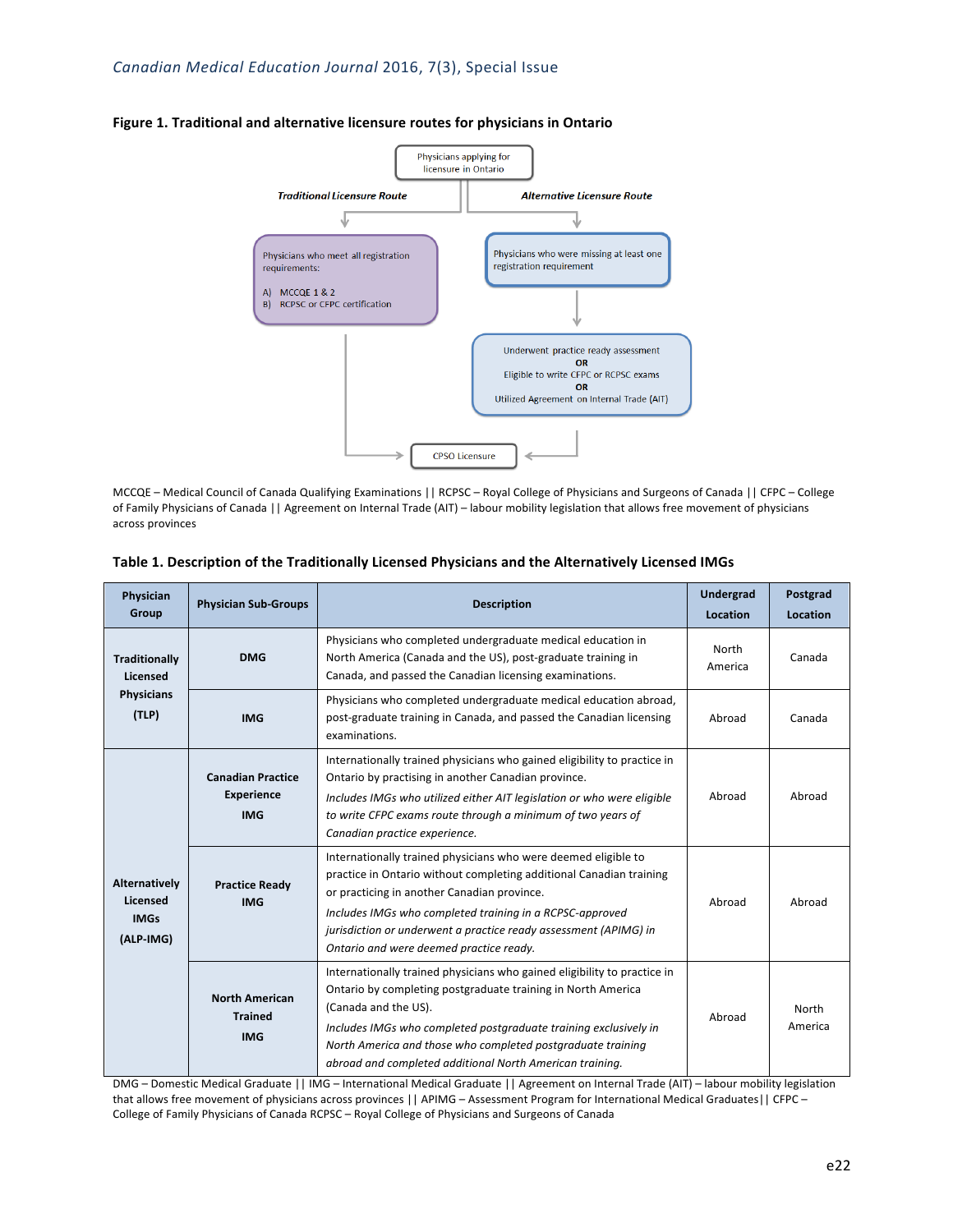Geographic regions were included in this study to provide a more nuanced description of the training location and career path of IMGs. The Human Development Index is a measure of the development of a country based on life expectancy, education, and standard of living as it relates to gross national income per capita. This measure has been used previously to classify and compare IMGs.<sup>19</sup> HDI provides a rank order of each country and classifies countries into four strata based on their ranking: very high, high, medium, and low human development. 18

Specialty was grouped into seven practice foci: Family Medicine, Medical Specialties, Surgical Specialties, Diagnostic Specialties, Psychiatry, Pediatrics, and Anesthesiology & Critical Care. This allowed for practice characteristics to be divided into clinically meaningful groups while maintaining anonymity of individual physicians. Rurality was used to examine differences in physicians' current practice location and was based on primary practice address. Using 2008 Rurality Index of Ontario (RIO) codes, $^{20}$  physicians were grouped into one of three classifications: urban, suburban, or rural.<sup>21</sup> All physicians held an active licence in Ontario as of March, 2015; missing practice location data was due to physicians having a primary practice location outside of Ontario.

#### *Data Extraction and Analysis*

Ethical approval to undertake this study was obtained from the University of Toronto Research Ethics Board. Data were obtained from the CPSO Registry database and from physician-reported registration files. Descriptive statistics were generated for each of the variables using SPSS.

#### **Results**

The demographic and practice characteristics of the physicians included in this study are displayed in Table 2. Cell sizes of less than six have been supressed for anonymity.

#### *1: Routes to licensure*

A total of 11,250 physicians were included in the study. Of the 10,595 traditionally licensed physicians (TLPs), 73% were domestically trained (DMGs) and 27% were internationally trained (IMGs). The 655 alternatively licensed IMGs (ALP-IMGs) accounted for 6% of the total study population. Twenty percent (20%) of the ALP-IMGs migrated to Ontario from another province and obtained licensure either through labour mobility legislation (AIT) or by becoming eligible for the CFPC licensing exams due to prior experience (ALP-Canadian Practice Experience IMGs). The ALP-IMGs who were considered practice ready either through assessment or completion of post-graduate training in a RCPSCapproved jurisdiction (ALP-Practice Ready IMGs) comprised 22% of the ALP group and those who completed North American postgraduate training comprised 58% of ALPs (ALP-North American Trained IMGs). 

#### *2: Demographic Characteristics*

On average, ALP-IMGs were nine years older than TLPs at time of registration (40 vs. 31 years). TLP-DMGs were the youngest (29 years), followed by TLP-IMGs (37 years), and ALP-IMGs (40 years). Within the ALP-IMGs, the Canadian Practice Experience IMGs were the oldest sub-group at 44 years at time of registration.

There were proportionally more male ALP-IMGs than male TLPs (59% vs. 49%). TLP-DMGs had the lowest proportion of males (48%), followed by TLP-IMGs (54%) and then by ALP-IMGs (59%). The ALP-Canadian Practice Experience IMGs had the highest proportion of males (73%).

#### *3: Education and Training*

The regions of medical school for ALP-IMGs were diverse: those who completed their undergraduate medical degree in the Indian Subcontinent made up the largest proportion (28%), followed by those who trained in the Middle East (17%), the Caribbean (13%), and Eastern Europe (12%). The top five countries of medical school for ALP-IMGs were India, Pakistan, Egypt, South Africa and Iran; the top five countries for TLP-IMGs are almost the same: India, Pakistan, Egypt, Ireland and Iran. Nearly 50% of both TLP-IMGs and ALP-IMGs attended medical school in the Indian Subcontinent and the Middle East. There were slightly more IMGs from Western and Eastern Europe in the TLP group compared to the ALP-IMG group (24% vs. 18%).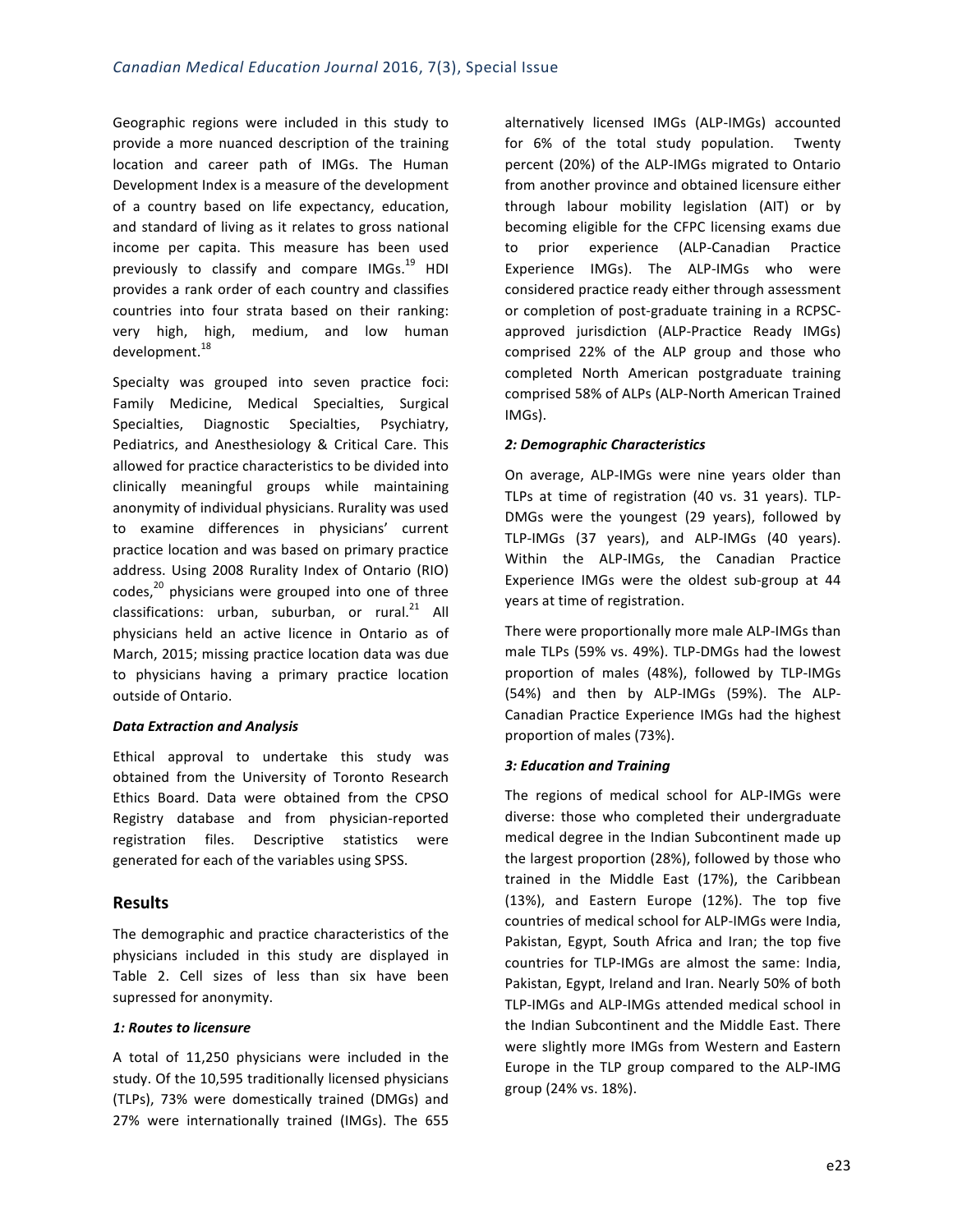|                                      | <b>Traditionally Licensed Physicians</b><br>(TLP) |                          |                | <b>Alternatively Licensed IMGs</b><br>(ALP-IMGs) |                                                      |                                     |                                                          |
|--------------------------------------|---------------------------------------------------|--------------------------|----------------|--------------------------------------------------|------------------------------------------------------|-------------------------------------|----------------------------------------------------------|
|                                      | <b>Total</b>                                      | <b>DMG</b>               | <b>IMG</b>     | <b>Total</b>                                     | Canadian<br><b>Practice</b><br><b>Experience IMG</b> | <b>Practice</b><br><b>Ready IMG</b> | <b>North</b><br>American<br><b>Trained</b><br><b>IMG</b> |
| Total (n)                            | 10,595                                            | 7,762                    | 2,833          | 655                                              | 132                                                  | 146                                 | 377                                                      |
|                                      |                                                   |                          |                |                                                  |                                                      |                                     |                                                          |
| Age at registration, mean ± SD       | $31.1 \pm 6.5$                                    | $28.9 \pm 4.5$           | $36.9 \pm 7.4$ | $39.6 \pm 7.8$                                   | 44.2 ±10.5                                           | $39.2 \pm 6.1$                      | 38.1 ±6.6                                                |
| Sex, % male (n)                      | 49%<br>(5203)                                     | 48%<br>(3684)            | 54%<br>(1519)  | 59% (387)                                        | 73% (96)                                             | 55% (80)                            | 56% (211)                                                |
| Region of medical school, % (n)      |                                                   |                          |                |                                                  |                                                      |                                     |                                                          |
| Canada                               | 72%<br>(7633)                                     | 98%<br>(7633)            | $\omega$       | $\overline{\phantom{a}}$                         |                                                      |                                     |                                                          |
| <b>United States</b>                 | 1% (129)                                          | 2% (129)                 |                | $\bar{\phantom{a}}$                              |                                                      |                                     |                                                          |
| Middle East                          | 6% (680)                                          |                          | 24% (680)      | 17% (111)                                        | 23% (30)                                             | 15% (22)                            | 16% (59)                                                 |
| Caribbean                            | 2% (258)                                          |                          | 9% (258)       | 13% (88)                                         | 9% (12)                                              |                                     | 19% (71)                                                 |
| Indian Subcontinent                  | 6% (621)                                          | $\overline{\phantom{a}}$ | 22% (621)      | 28% (185)                                        | 24% (31)                                             | 23% (33)                            | 32% (121)                                                |
| Africa (excl. South Africa)          | 2% (237)                                          |                          | 8% (237)       | 9% (60)                                          | 14% (19)                                             | 7% (10)                             | 8% (31)                                                  |
| South Africa                         | 1% (114)                                          |                          | 4% (114)       | 6% (38)                                          | 10% (13)                                             | 17% (25)                            |                                                          |
| Eastern Europe                       | 3% (362)                                          |                          | 13% (362)      | 12% (78)                                         | 8% (10)                                              | 6% (9)                              | 16% (59)                                                 |
| Western Europe                       | 3% (315)                                          |                          | 11% (315)      | 6% (41)                                          | 9% (12)                                              | 12% (17)                            | 3% (12)                                                  |
| Australia & New Zealand              | 1% (76)                                           |                          | 3% (76)        | $1\%$ (7)                                        |                                                      |                                     |                                                          |
| South & Central America              | 1% (75)                                           |                          | 3% (75)        | 4% (27)                                          |                                                      | 12% (17)                            | $2\%$ (8)                                                |
| Asia (South & East)                  | 1% (95)                                           |                          | 3% (95)        | 3% (20)                                          |                                                      |                                     | 4% (15)                                                  |
|                                      |                                                   |                          |                |                                                  |                                                      |                                     |                                                          |
| HDI of medical school country, % (n) |                                                   |                          |                |                                                  |                                                      |                                     |                                                          |
| Very high human development          | 79%<br>(8404)                                     | 100%                     | 23% (642)      | 13% (83)                                         | 15% (20)                                             | 16% (24)                            | 10% (39)                                                 |
| High human development               | 9% (974)                                          | $\overline{\phantom{a}}$ | 34% (974)      | 35% (230)                                        | 21% (28)                                             | 30% (44)                            | 42% (158)                                                |
| Medium human development             | 8% (883)                                          | $\omega$                 | 31% (883)      | 37% (241)                                        | 46% (60)                                             | 44% (64)                            | 31% (117)                                                |
| Low human development                | 3% (334)                                          | $\blacksquare$           | 12% (334)      | 15% (101)                                        | 18% (24)                                             | 10% (14)                            | 17% (63)                                                 |
|                                      |                                                   |                          |                |                                                  |                                                      |                                     |                                                          |
| Specialty/Practice Focus, % (n)      |                                                   |                          |                |                                                  |                                                      |                                     |                                                          |
| <b>Family Medicine</b>               | 49%<br>(5264)                                     | 47%<br>(3641)            | 57%<br>(1623)  | 44% (287)                                        | 67% (89)                                             | 32% (47)                            | 40% (151)                                                |
| <b>Medical Specialties</b>           | 18%<br>(1916)                                     | 19%<br>(1484)            | 15% (432)      | 17% (114)                                        | 8% (11)                                              | 16% (23)                            | 21% (80)                                                 |
| <b>Surgical Specialties</b>          | 13%<br>(1342)                                     | 14%<br>(1093)            | 9% (249)       | 9% (57)                                          | $\overline{\phantom{a}}$                             | 21% (30)                            | 6% (21)                                                  |
| <b>Diagnostic Specialties</b>        | 6% (600)                                          | 5% (422)                 | 6% (178)       | 6% (37)                                          | $6\%$ (8)                                            | $\overline{\phantom{a}}$            | 7% (27)                                                  |
| Psychiatry                           | 5% (527)                                          | 5% (394)                 | 5% (133)       | 9% (56)                                          | 7% (9)                                               | $\blacksquare$                      | 11% (40)                                                 |
| Pediatrics                           | 4% (432)                                          | 4% (335)                 | 3% (97)        | 8% (53)                                          | ÷,                                                   | 10% (15)                            | 9% (35)                                                  |
| Anesthesiology & Critical Care       | 5% (514)                                          | 5% (393)                 | 4% (121)       | 8% (51)                                          | 5% (6)                                               | 15% (22)                            | 6% (23)                                                  |
|                                      |                                                   |                          |                |                                                  |                                                      |                                     |                                                          |
| Practice Location % (n)              | 9,536                                             | 7,030                    | 2,506          | 586                                              | 100                                                  | 141                                 | 345                                                      |
| Urban                                | 85%<br>(8086)                                     | 85%<br>(5984)            | 84%<br>(2102)  | 78% (457)                                        | 78% (78)                                             | 72% (101)                           | 81% (278)                                                |
| Suburban                             | 11%<br>(1035)                                     | 10% (702)                | 13% (333)      | 18% (107)                                        | 15% (15)                                             | 24% (34)                            | 17% (58)                                                 |
| Rural                                | 4% (415)                                          | 5% (344)                 | 3% (71)        | 4% (22)                                          | $7\%$ (7)                                            | 4% (6)                              | 3% (9)                                                   |

#### Table 2. Demographic and practice characteristics of physicians registered from 2000 to 2012

DMG – Domestic Medical Graduate || IMG – International Medical Graduate || ± SD or prevalence (%) and n || - represents values that are not applicable or supressed due to small cell sizes and/or to maintain privacy  $||$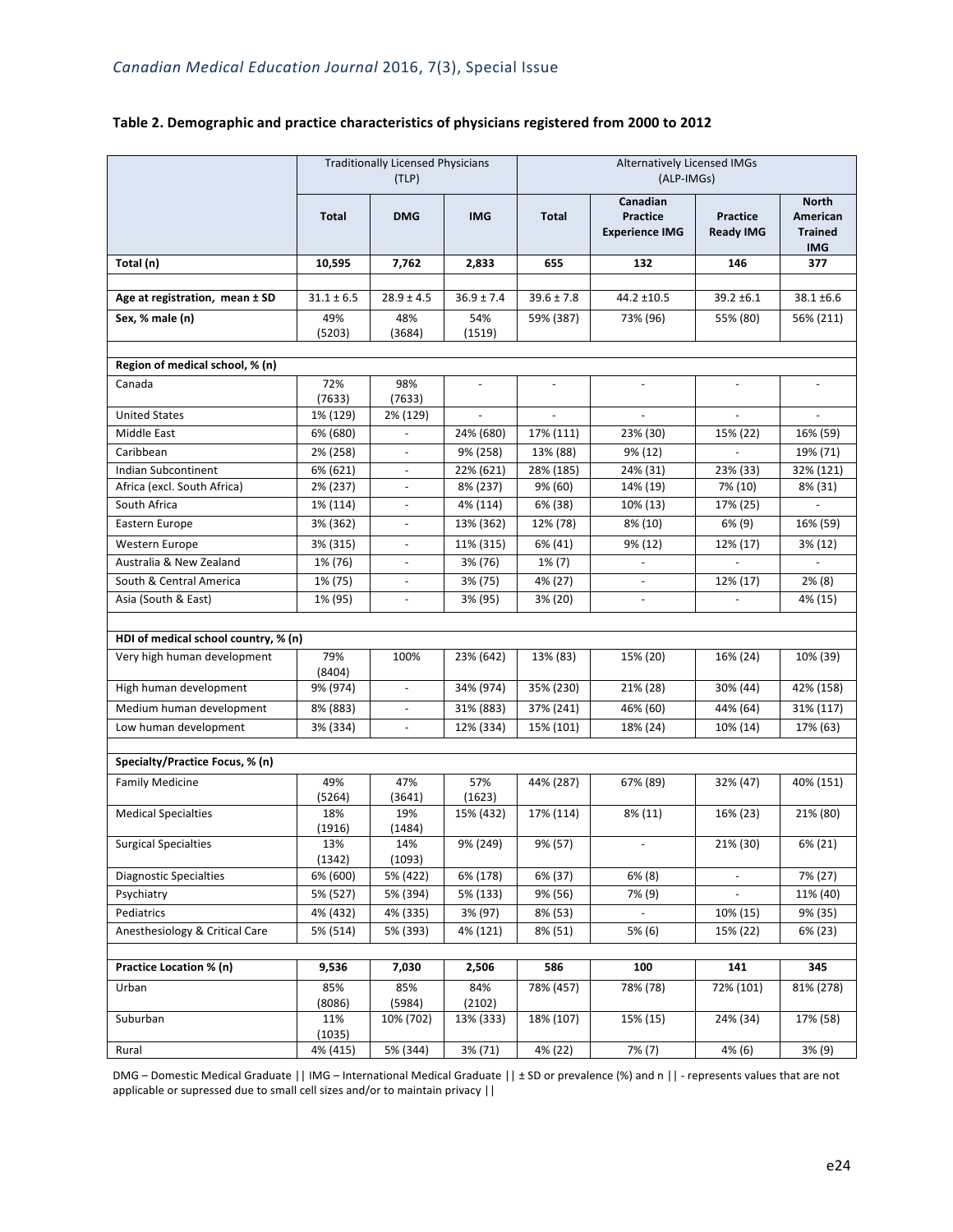More TLP-IMGs were trained in countries with a very high HDI compared to ALP-IMGs (23% vs. 13%). The top five countries of medical school for TLP-IMGs from very high HDI countries were Ireland, United Kingdom, Saudi Arabia, Australia and Poland, accounting for nearly 80% of the very high HDI group. Despite the elevated number of TLP-IMGs from very high HDI countries, about half of all IMGs are from countries with a low or medium HDI. While only a small proportion of all IMGs are from very high HDI countries, the majority of these IMGs registered through the traditional licensure route compared to the alternative routes.

#### *4: Practice Characteristics*

#### *Specialty*

The practice focus of physicians differed slightly across the study groups. TLP-IMGs had a higher proportion of Family Medicine physicians than TLP-DMGs (57% vs. 47%). There were proportionally fewer ALP-IMGs practicing in Family Medicine (44%) than either TLP-IMGs or -DMGs. The sub-group with highest proportion of physicians specializing in Family Medicine (67%) was the ALP-Canadian Practice Experience IMGs while the ALP-Practice Ready IMGs had the highest proportion of surgical specialists (21%) and physicians practicing in anesthesiology and critical care (15%). ALP-North American Trained IMGs had the highest proportion of medical specialists (21%) and psychiatrists (11%).

#### *Practice Location*

There were no substantial differences in rurality of practice location across groups; the majority of all physicians practiced in urban centers. TLPs had a relatively higher disparity between urban and rural practices (85% vs. 4%) compared to ALP-IMGs (78%) vs. 4%). A higher proportion of ALP-IMGs practiced in suburban areas compared to TLPs (18% vs. 11%). The ALP-Practice Ready IMGs had the highest proportion of suburban practice (24%) and the lowest proportion of urban practice (72%). Approximately 5% of all physicians in this study practiced in northern Ontario. Thirty-three percent (33%) of TLPs in northern Ontario had rural practices, whereas 50% of ALP-IMGs in northern Ontario practiced rurally.

#### **Discussion**

To our knowledge, this is the first study that has examined the demographic and practice characteristics of all IMGs practicing in Ontario. By reporting on the IMGs registered between 2000 and 2012, we hope to shed light on the diverse routes to licensure of IMGs in Ontario and highlight some of the intersections between globalization, health policy, and medical regulation.

#### *Routes to Licensure*

In Ontario, nearly 3,500 IMGs entered the healthcare system in a 12-year timeframe, with 655 IMGs accessing CPSO alternative licensure routes (ALP-IMGs). Of the ALP-IMGs, the majority were ALP-North American Trained IMGs, who entered practice in Ontario by completing postgraduate training in North America. This includes IMGs who trained in the US as well as those who trained in Canada but had not yet written the certification exams at the time of requesting licensure. The second largest subgroup was the ALP-Practice Ready IMGs, who were deemed ready to practice by completing postgraduate training in a jurisdiction approved by the RCPSC (e.g. the United Kingdom, Australia, New Zealand, Hong Kong, South Africa) or by undergoing a practice ready assessment in Ontario. Practiceready assessments were designed for internationally trained medical specialists, most of whom had foreign practice experience prior to entering Ontario. 

The third sub-group, the ALP-Canadian Practice Experience IMGs who migrated to Ontario from another Canadian province, comprised 20% of ALP-IMGs. This is unsurprising given that Ontario has long had the highest net gain of physicians nationally, while other provinces such as Newfoundland, Saskatchewan, and Manitoba regularly have net losses of practicing physicians.<sup>22</sup> These three provinces have historically recruited internationally trained physicians to address their physician shortages; however, upon completion of return-ofservice agreements to practice in underserviced areas, many IMGs move to urban regions or to other provinces, particularly Ontario, British Columbia, and Alberta.<sup>23</sup>

Multiple studies have demonstrated that smaller provinces provide an entry point for IMGs to practice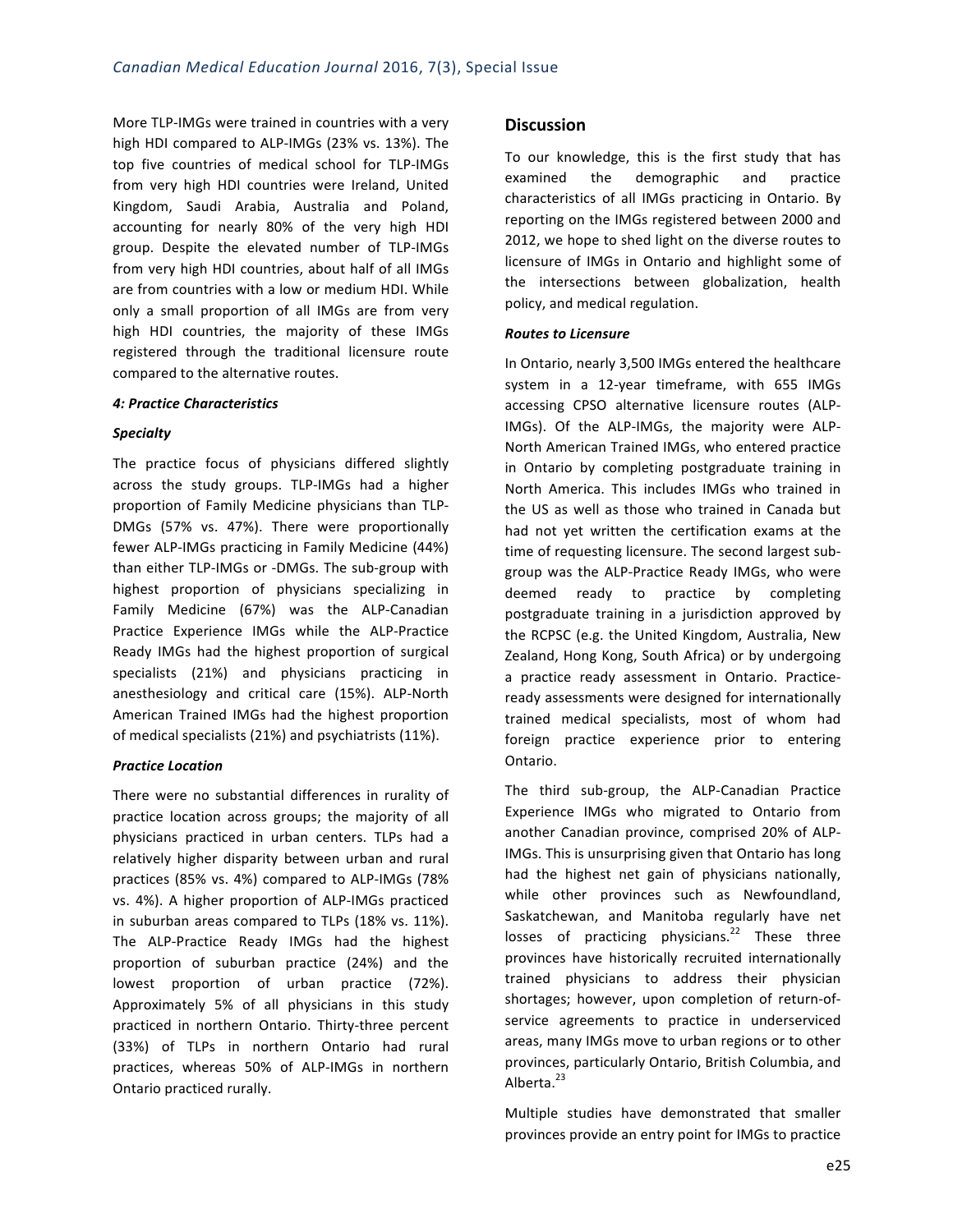elsewhere in Canada.<sup>24-26</sup> In some of these jurisdictions, IMGs were permitted to practice without Canadian post-graduate training and/or the necessary certification exams. In an effort to standardize licensure requirements, the Federation of Medical Regulatory Authorities of Canada has facilitated the development of common medical licensure approaches for all Canadian jurisdictions.<sup>27</sup> In addition, there is a pan-Canadian initiative under the Medical Council of Canada to develop and implement a common examination for IMGs seeking a first year Canadian postgraduate position as well as common standards for the delivery of practice ready assessments across provinces.<sup>28</sup> This will not limit mobility between provinces, but will serve to standardize the evaluation of IMGs' qualifications and the assessment of competence. As physician migration continues to increase both nationally and internationally, policies that facilitate access to licensure while ensuring consistent, high quality patient care are imperative.

#### *Demographic Characteristics*

All IMG groups were older and had proportionally more males than the TLP-DMG group Earlier comparisons of IMGs and DMGs in Canada have also found these phenomena. $^{13,29,30}$  The noted age difference can be explained, at least in part, by the fact that many IMGs have completed training or have practiced (in their home countries or in Canada) prior to registering in Ontario. ALP-IMGs, specifically, enter Ontario later in their careers than TLP-IMGs. On average, ALP-IMGs had almost five years of training and over four years of practice outside of Canada prior to registering in Ontario. Those who migrated from another Canadian province, the ALP-Canadian Practice Experience IMGs, were the oldest and had 12 years of practice experience prior to registering in Ontario. Physicians who utilized labour mobility legislation (AIT) who were, on average, 45 years of age at time of registration. The ALP-Practice Ready IMGs and ALP-North American Trained IMGs were slightly younger, and had nine and five years of prior experience, respectively. 

These findings highlight the diversity of experience of IMGs and the often circuitous routes to licensure taken by these physicians. They also suggest that IMGs may have shorter careers in Ontario than

DMGs since they are older when they enter the workforce. Given that increasing access to licensure for IMGs is intended to contribute to overall physician supply, policies to recruit younger IMGs and reduce potential barriers to entry would allow IMGs to have longer careers in Ontario and have a greater impact on the healthcare system. $^{13}$ 

#### *Education and Training*

The diverse paths of IMGs are evident in the wide range of source countries of IMGs now practicing in Ontario. The majority of IMGs in the present study trained in the Indian Subcontinent, the Middle East, Europe, and the Caribbean. It is worth noting that approximately half of all IMGs are from countries with medium or low HDI, countries that may be in significant need of skilled healthcare workers. According to the World Health Organization, 37% of the world's healthcare professionals are living in North America despite Canada and the United States carrying only 10% of the global disease burden.<sup>31</sup>

These trends in international physician migration give rise to concerns about global health equity. Increasingly, there is a limited supply of healthcare workers in many low- and middle-income countries and the "brain drain" phenomenon has been the subject of exploration in recent studies.<sup>4,14,32,33</sup> In 2007, the CPSO published a statement on ethical recruitment based on policy papers put forth by the World Health Organization.<sup>34</sup> Despite this effort at ethical recruitment aimed at discouraging "poaching" from low-income countries, IMGs have the prerogative to choose the country in which they wish to practice medicine and may continue to migrate to higher-income locations in spite of these policies.<sup>3,14</sup> Policy developers must continuously balance physician autonomy with health human resource distribution and global health equity.

Trends in physician migration also underscores policy questions that have been raised about who should make up the physician workforce in Canada.<sup>35</sup> Given that Canada is becoming an increasingly diverse country, IMGs play an important role in serving the heterogeneous patient population in this country. As we collectively consider this issue, the demographic profile of IMGs is changing as more and more Canadians study abroad with the intention of returning to Canada for post-graduate training and employment. Canadians Studying Abroad (CSAs)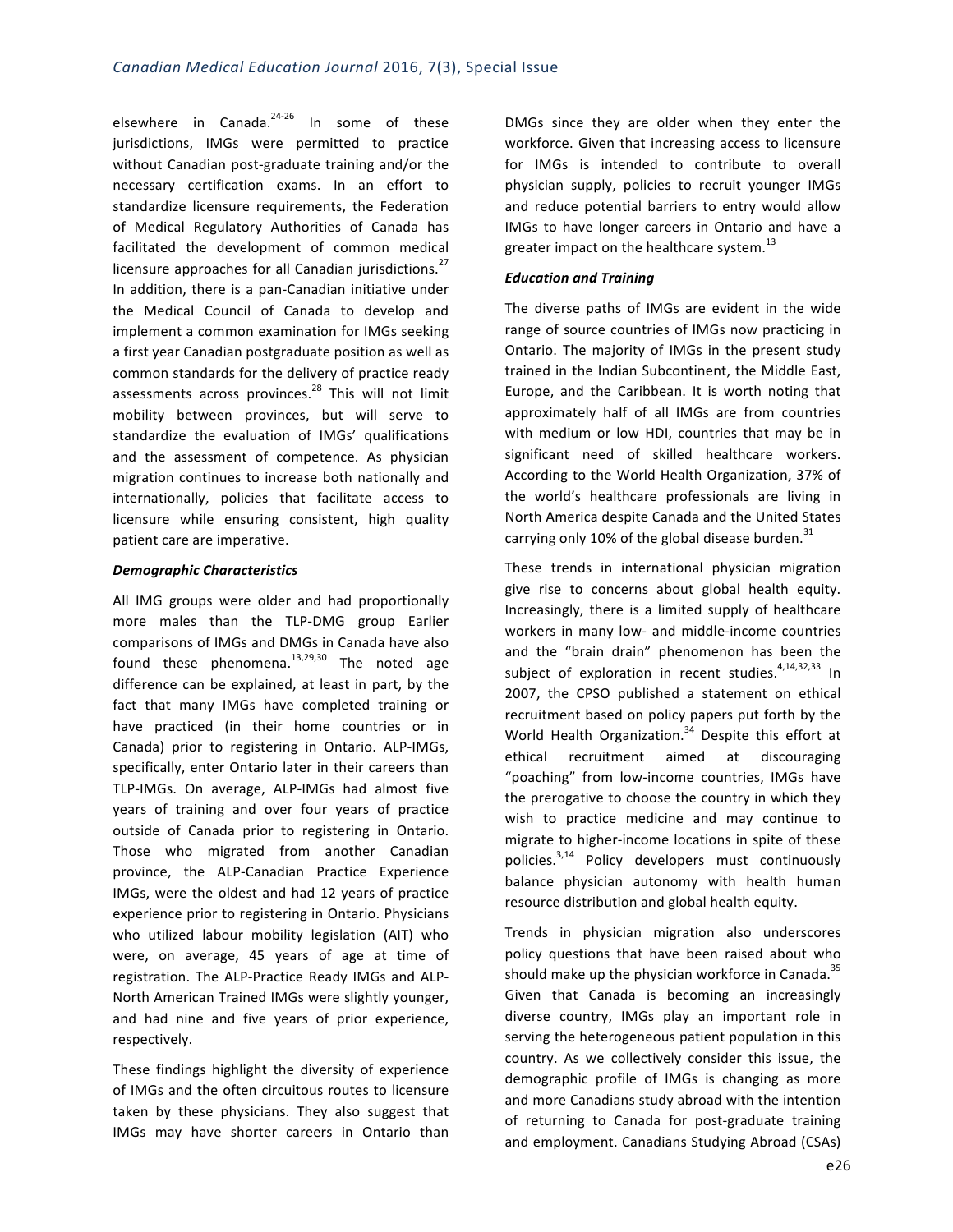now comprise a significant and distinct subset of IMGs in this country. The number of CSAs has grown dramatically since  $2000^{36}$  and an increasing proportion of IMGs who apply for Canadian residency programs each year are CSAs (25% in 2011 compared to 12% in 2008).<sup>37</sup> It is also becoming increasingly common for CSAs to complete postgraduate training in the United States $^{38}$  and use an alternative licensure route to enter practice in Ontario, highlighting an unanticipated use of the licensure route originally created for Americantrained IMG physicians. As the profile of IMGs evolves, we may begin to see even more diverse international migration trends and potentially further use of alternative licensure policies.

#### *Practice Characteristics*

The practice characteristics of physicians in this study differed slightly by licensure route. Of the physicians who were registered through the traditional licensure route between 2000 and 2012, more TLP-IMGs practiced Family Medicine compared to TLP-DMGs. This may be because prior to 2007, IMGs seeking postgraduate placements in Canada could only apply to the second round of residency matches, at which time most specialty (i.e. non-Family Medicine) placements were already secured by  $DMGs.<sup>13</sup>$  ALP-IMGs, on the other hand, had a higher proportion of specialists compared to either TLP-IMGs or -DMGs, possibly due to the increased ability of internationally trained specialists to gain entry through alternative licensure routes. This is reflected in the ALP-Practice Ready IMGs, who either completed their specialist training in an approved jurisdiction or underwent a practice ready assessment in Ontario, as well as in the ALP-North American Trained IMGs.

However, the ALP-Canadian Practice Experience IMGs, who migrated from another Canadian province, had the highest proportion of physicians specializing in Family Medicine than all other groups. This may reflect the fact that some provinces used to issue provisional licenses to IMGs to practice in underserviced areas, but after two years of practice experience, these IMGs gained eligibility to write the College of Family Physicians of Canada (CFPC) exams and would often move elsewhere in Canada. The trend for IMGs to obtain provisional licenses in one province, practice for two years in order to qualify for a full license in Family Medicine, and then migrate to other provinces such as Ontario has been observed previously.<sup>24</sup> In the future, the use of smaller provinces to access licensure in Ontario will likely subside as licensure requirements become standardized across provinces.

All physicians, regardless of licensure route, practiced predominantly in urban compared to rural locations. Given that increasing physician supply in rural and underserviced areas was a key driver in the development of many health policies, including alternative licensure policies, $^{11}$  this may be evidence of both the ineffectiveness of the current policies and the great need for them. It is possible that some of the ALP-IMGs in this study originally practiced in rural regions through return-of-service agreements but later migrated to urban locations within the province.<sup>23,24,39</sup> Urban centers provide more ethnic diversity than rural regions which is preferable for many IMGs, $^{40}$  however this pattern of migration had considerable implications for continued shortages in rural and remote areas and for the continuity of care of patients in those regions. $39$  In 2010, the restrictions on practice locations for return-ofservice agreements were reduced, allowing IMGs more choice in where they can begin practicing, and a more comprehensive strategy for northern and rural recruitment of physicians was established. $41$ Research has shown that using IMGs to fill rural needs is not effective, $33$  but physicians coming from a rural background or completing undergraduate or postgraduate training in rural areas are more likely to enter rural practice. $42$  The newly opened Northern Ontario School of Medicine (NOSM) has an explicit goal of physician retention in Northern Ontario and early research shows promise for this self-sufficient  $model.<sup>43</sup>$ 

#### *Future Policy Development*

Health policies often respond to changing trends in physician demographics and, in turn, the demographic and practice characteristics of physicians influence ongoing policy development. By tracking and reporting on the practice patterns of physicians in Ontario, we aim to contribute to future health human resource planning and facilitate an understanding of the diverse groups of IMGs in the province. This study describes the physicians registered in Ontario between 2000 and 2012,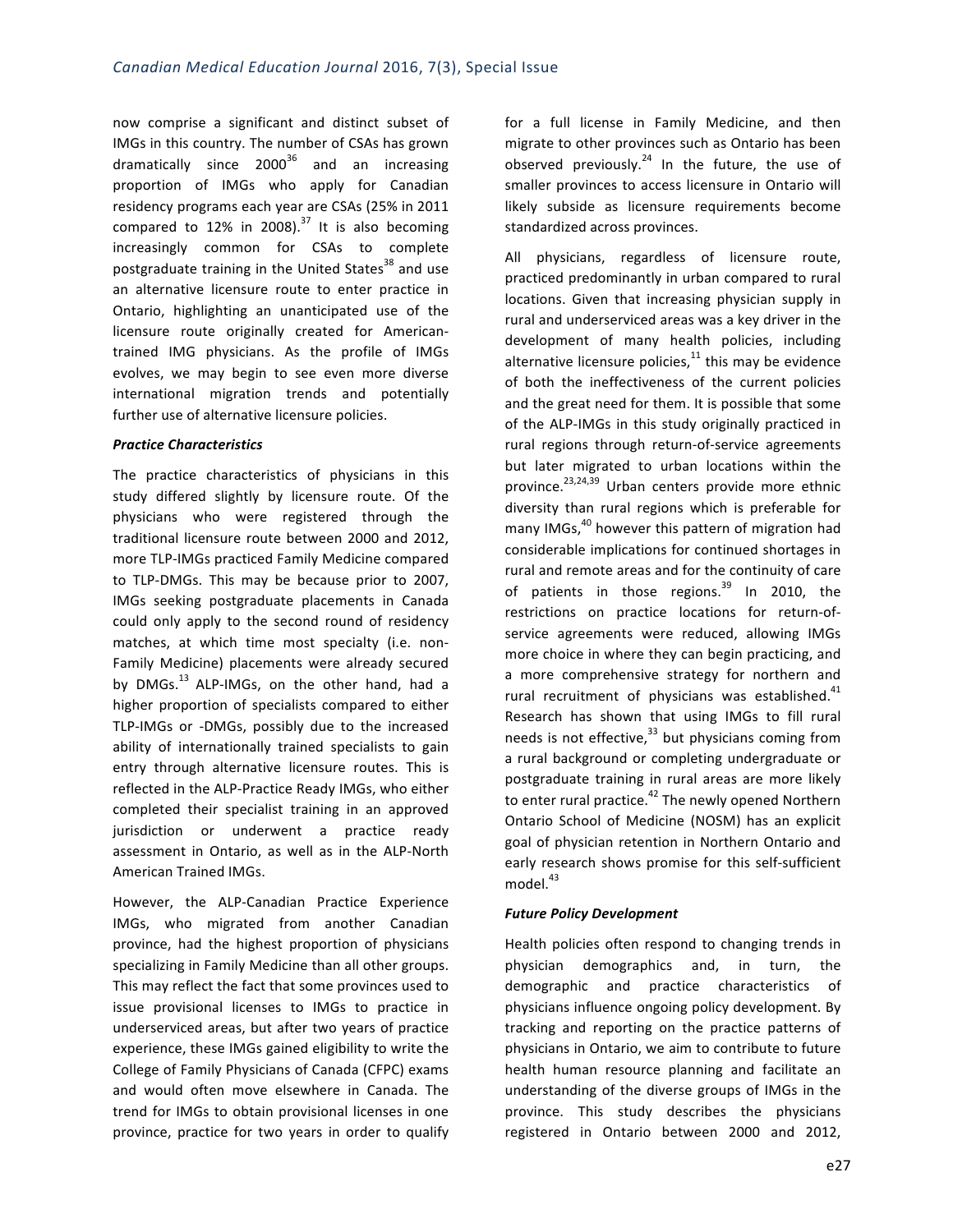focusing on those who accessed CPSO's alternative licensure routes. Since 2012, an increasing number of physicians have accessed alternative licensure routes. For example, the number of physicians utilizing the route developed for American-trained physicians has more than doubled in the last three years. Continuing to monitor the characteristics and career trajectories of all IMGs will be necessary to guide effective policy development to be responsive to globalization trends that may impact the medical profession. 

One IMG group underrepresented in the literature are the physicians who do *not* successfully obtain licensure. Brain drain from countries with physician shortages often results in brain waste, as many foreign trained doctors are not able to utilize their education and training when they migrate to higher income countries. $14,44-46$  This phenomenon is due to many factors including lack of coordination between various policy initiatives, lack of knowledge before emigrating about the chances of successfully obtaining licensure, high competition for residency positions, and inability to pass assessments. Although little information currently exists on how many of these unlicensed physicians are in Ontario, one estimate suggests the number may be in the several thousands.<sup>45</sup> This issue has been recognized by the federal government, which has provided funding for the development of retraining programs for internationally educated health professionals, most of whom are physicians.<sup>47</sup>

Policy development to address physician supply and distribution has always been complex but the evolving nature of globalization compounds these issues. Going forward, policy developers will need to collaborate across systems to carefully consider issues such as global health equity, access to medical education and licensure, ongoing shortages in rural and indigenous communities, and ultimately, the characteristics of the future physician labour force in Ontario. In 2013, the Physician Resource Planning Task Force was developed to coordinate a pan-Canadian health human resources strategy to ensure the appropriate mix, distribution and number of physicians practicing in the country.<sup>48</sup> A pan-Canadian approach to HHR planning is imperative to ensure policy alignment in light of increasing physician mobility and global complexity.

The ultimate goal of health human resource planning is to ensure that patients receive timely, quality care that is accessible and equitable. In helping to achieve this goal, medical regulators have the challenging role of balancing the provision of access to licensure for physicians while ensuring public protection. The analysis described in the current paper represents the first phase of a comprehensive evaluation focusing on the CPSO's registration policies and licensure routes. Using the current data for this cohort of IMGs as a starting point, future studies will seek to assess the quality of medical practice of these physicians. Such lines of research may shed light on how regulation can improve integration and education for doctors already in the system and the future resource of internationally trained physicians. The medical regulator is but one player in a complex system attempting to address health human resource challenges in an increasingly globalized landscape. Developing effective strategies to address the above issues will not be easy and will rely on sound research, a willingness to address difficult questions, and a tolerance for the constantly evolving nature of globalized medical education and practice.

Conflicts of interest: No funding was received for this study. There are no conflicts of interest to declare.

#### **References**

- 1. Popkewitz T, Rizvi F. Globalization and the Study of Education: An Introduction. In: Popkewitz T, Rizvi F, editors. Globalization and the Study of Education: The 108<sup>th</sup> Yearbook of the National Society for the Study of Educatoin Volume II. Malden (MA): Blackwell Publishing; 1983. p. 7-28.
- 2. Hodges BD, Maniate JM, Martimianakis MA (Tina), Alsuwaidan M, Segouin C. Cracks and crevices: Globalization discourse and medical education. Med *Teach.* 2009;31(10):910–7.
- 3. Klein D, Hofmeister M, Lockyear J, Crutcher R, Fidler H. Push, Pull, and Plant: the Personal Side of Physician Immigration to Alberta, Canada. *Fam Med*. 2009 Mar;41(3):197–201.
- 4. Mullan F. The Metrics of the Physician Brain Drain. N *Engl J Med*. 2005;335(17):1810–8.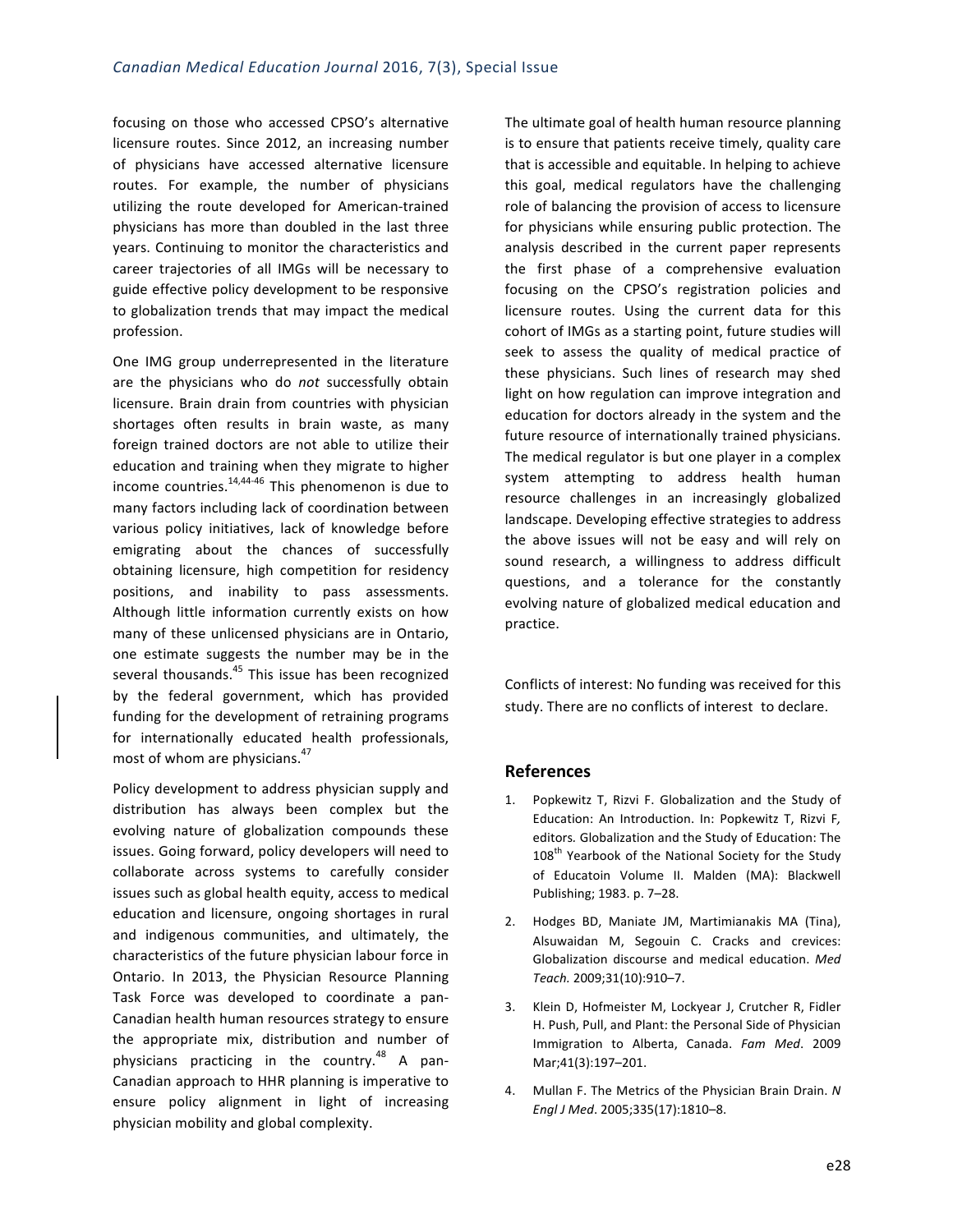- 5. The Association of Faculties of Medicine of Canada. International Medical Graduates and Canadians Studying Medicine Abroad. 2012.
- 6. College of Physicians and Surgeons of Ontario. Registering Success 2014. 2014.
- 7. Broten L. Report on Removing Barriers for International Medical Doctors. 2008.
- 8. College of Physicians and Surgeons of Ontario. Tackling the Doctor Shortage: A Discussion Paper. 2004.
- 9. Chan B. From Perceived Surplus to Perceived Shortage: What Happened to Canada's Physician Workforce in the 1990s? 2002.
- 10. McKendry R. Physicians for Ontario Too Many? Too Few? For 2000 and Beyond. 1999.
- 11. Federal/Provincial/Territorial Advisory Committee on Health Delivery and Human Resources. Report of the Canadian Task Force on Licensure of International Medical Graduates. 2004.
- 12. Agreement on Internal Trade. Labour Mobility. Available at: http://www.ait-aci.ca/labour-mobility/ [Accessed June 22, 2016].
- 13. Mok PS, Baerlocher MO, Abrahams C, Tan EY, Slade S, Verma S. Comparison of Canadian Medical Graduates and International Medical Graduates in Canada: 1989-2007. *Acad Med*. 2011 Aug;86(8):962–7.
- 14. Lofters A, Slater M, Fumakia N, Thulien N. "Brain drain" and "brain waste": Experiences of international medical graduates in Ontario. *Risk Manag Healthc Policy*. 2014;7:81–9.
- 15. Szafran O, Crutcher RA, Banner SR, Watabane M. Canadian and immigrant international medical graduates. *Can Fam Physician*. 2005;51:1242–3.
- 16. Elkin K, Spittal M, Studdert D. Risks of complaints and adverse disciplinary findings against international medical graduates in Victoria and Western Australia. *Med J*. 2012;197:448–52.
- 17. The Association of Faculties of Medicine of Canada. *Committee on Accreditation of Canadian Medical Schools (CACMS)*. Available at: https://www.afmc.ca/accreditation/committeeaccreditation-canadian-medical-schools-cacms [Accessed June 22, 2016].
- 18. United Nations Development Programme. Human Development Report 2014: Sustaining Human Progress: Reducing Vulnerabilities and Building Resilience. 2014.
- 19. Schabort I, Mercuri M, Grierson LEM. Predicting international medical graduate success on college certification examinations: Responding to the Thomson and Cohl judicial report on IMG selection. *Can Fam Physician*. 2014;60(10):e478–84.
- 20. Kralj B. Measuring Rurality RIO2008 BASIC : Methodology and Results. 2008.
- 21. Stukel TA, Glazier RH, Schultz SE, Guan J, Zagorski BM, Gozdyra P, et al. Multispecialty physician networks in Ontario. *Open Med*. 2013;7(2):1–16.
- 22. Canadian Institute for Health Information. Supply, Distribution and Migration of Physicians in Canada, 2013: Methodological Notes. 2014.
- 23. Dauphinee WD. The Circle Game: Understanding Physician Migration Patterns Within Canada. *Acad Med*. 2006 Dec;81(12 Suppl):S49–54.
- 24. Audas R. The use of provisionally licensed international medical graduates in Canada. *Can Med Assoc J*. 2005;173(11):1315–6.
- 25. Audas R, Ryan A, Vardy D. Where did the doctors go? A study of retention and migration of provisionally licensed international medical graduates practising in Newfoundland and Labrador between 1995 and 2006. *Can J Rural Med*. 2009;14(1):21–4.
- 26. Mathews M, Edwards AC, Rourke JTB. Retention of provisionally licensed international medical graduates: a historical cohort study of general and family physicians in Newfoundland and Labrador. *Open Med*. 2008;2(2):E37–44.
- 27. Federation of Medical Regulatory Authorities of Canada. FMRAC Model Standards for Medical Registration in Canada. 2016.
- 28. Medical Council of Canada. National Assessment **Collaboration.** Available at: http://mcc.ca/examinations/nac-overview/ [Accessed June 22, 2016].
- 29. Thind A, Freeman T, Cohen I, Thorpe C, Burt A, Stewart M. Characteristics and practice patterns of international medical graduates. *Can Fam Physician*. 2007;53:1330–1.
- 30. Curtis LJ, Dube U. Demographics, debt, and practice intentions of medical residents training in Canada. Can Public Policy. 2015;41(Supplement 1):s138-49.
- 31. World Health Organization. World Health Report 2006: Working together for health. 2006.
- 32. Bourgeault IL, Viers K. Brain Gain, Drain & Waste : The Experiences of Internationally Educated Health Professionals in Canada. 2010.